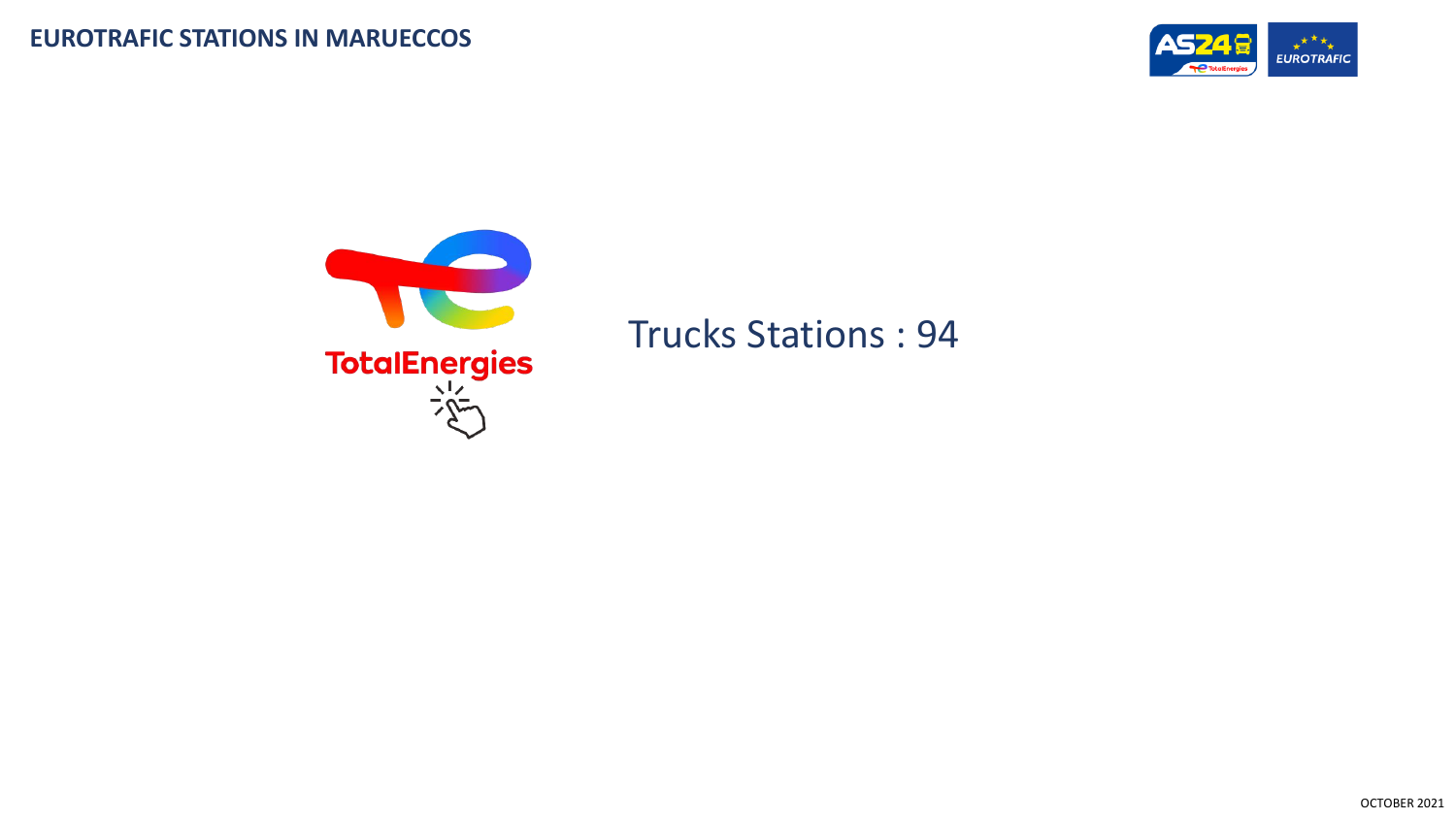## **EUROTRAFIC TRUCK STATIONS IN MARUECCOS**



| <b>Brand</b>         | <b>Country Code</b> | <b>City</b>         | <b>Address 1</b>                                              | Latitude   | Longitude    |
|----------------------|---------------------|---------------------|---------------------------------------------------------------|------------|--------------|
| <b>TOTALENERGIES</b> | <b>MA</b>           | <b>BERRECHID</b>    | CASABLANCA VERS MARRAKECH, PK 35                              | 33.2232    | $-7.644556$  |
| <b>TOTALENERGIES</b> | MA                  | CASABLANCA          | QUARTIER INDUSTRIEL LISSASFA VERS AUTOROUTE D'EL JADIDA       | 33.52893   | $-7.666096$  |
| <b>TOTALENERGIES</b> | <b>MA</b>           | <b>ERRACHIDIA</b>   | 568 OUED EDDAHAB                                              | 31.9595    | $-4.4815$    |
| <b>TOTALENERGIES</b> | MA                  | NOUASSEUR           | N1 COM OULED AZZOUZ RTE ELJADIDA                              | 33.5019217 | -7.7172803   |
| <b>TOTALENERGIES</b> | <b>MA</b>           | El Jadida           | Route nationale n°1, sortie El Jadida vers Marrakech          | 33.203821  | $-8.49315$   |
| <b>TOTALENERGIES</b> | MA                  | <b>TEMARA</b>       | MERS EL KHEIR DOUAR OULAD OGBA                                | 33.8656008 | $-6.9161118$ |
| <b>TOTALENERGIES</b> | <b>MA</b>           | <b>SETTAT</b>       | RTE R308 KM 6 RTE BEROUJ                                      | 32.920453  | $-7.583453$  |
| <b>TOTALENERGIES</b> | MA                  | MARRAKECH           | DOUAR ZIYANIYA COMMUNE RURALE SOUIHLA                         | 31.632059  | $-8.183178$  |
| <b>TOTALENERGIES</b> | <b>MA</b>           | <b>ANZA</b>         | DISTRICT ANZA, AGADIR 80000                                   | 30.44698   | $-9.648773$  |
| <b>TOTALENERGIES</b> | MA                  | <b>BERRECHID</b>    | RN9 DAROUA VERS BERRECHID CR JAKMA                            | 33.3364245 | $-7.5677146$ |
| <b>TOTALENERGIES</b> | MA                  | Ain Attig           | Ain Attig                                                     | 33.887936  | $-6.974621$  |
| <b>TOTALENERGIES</b> | MA                  | Essaouira           | P2201 sortie d'Essaouira vers Agadir                          | 31.452829  | $-9.738972$  |
| <b>TOTALENERGIES</b> | <b>MA</b>           | Ouarzazate          | Hay Tamassint                                                 | 30.9392    | $-6.97849$   |
| <b>TOTALENERGIES</b> | MA                  | Fes                 | Avenue Des Far Atlas                                          | 34.0329    | $-4.99573$   |
| <b>TOTALENERGIES</b> | <b>MA</b>           | Ouarzazate          | Hay Salam                                                     | 30.9316    | $-6.88956$   |
| <b>TOTALENERGIES</b> | MA                  | Fes                 | Avenue Indonesie - Près De La Gare                            | 34.0456    | $-5.00423$   |
| <b>TOTALENERGIES</b> | MA                  | Fes                 | LOTISSEMENT RANIA, QUARTIER INDUSTRIEL DE BENSOUDA            | 34.011128  | $-5.043661$  |
| <b>TOTALENERGIES</b> | MA                  | FES                 | HAY FARAH, LOTISSEMENT A-19, BENSOUDA                         | 34.000447  | $-5.047596$  |
| <b>TOTALENERGIES</b> | MA                  | Guercif             | Centre Ville De Guercif                                       | 34.22795   | $-3.346759$  |
| <b>TOTALENERGIES</b> | MA                  | Oujda               | Route Nationale n°6, sortie d'Oujda                           | 34.687184  | $-1.992862$  |
| <b>TOTALENERGIES</b> | <b>MA</b>           | <b>Had Hrara</b>    | Had Hrara Centre - Place Safi                                 | 32.442114  | $-9.135631$  |
| <b>TOTALENERGIES</b> | MA                  | Marrakech           | Route de l'Ourika, P2017                                      | 31.543694  | $-7.971826$  |
| <b>TOTALENERGIES</b> | <b>MA</b>           | IDELSSANE           | ROUTE NATIONALE N10 SORTIE DE OUARZAZATE VERS TINGHIR         | 30.991024  | $-6.675517$  |
| <b>TOTALENERGIES</b> | MA                  | <b>Meknes</b>       | Route de Rabat                                                | 33.8882    | $-5.58472$   |
| <b>TOTALENERGIES</b> | MA                  | Oued Zem            | <b>Boulevard Mohamed V</b>                                    | 32.86313   | $-6.571$     |
| TOTALENERGIES        | <b>MA</b>           | MARRAKECH           | QUARTIER RÉSIDENTIEL MHAMID, ROUTE DE L'AÉROPORT              | 31.578699  | $-8.063389$  |
| <b>TOTALENERGIES</b> | MA                  | <b>KHOURIBGA</b>    | KM 1,5 - ROUTE DE CASABLANCA                                  | 32.9011    | $-6.92996$   |
| <b>TOTALENERGIES</b> | MA                  | Marrakech           | KM 18 - ROUTE OUARZAZATE                                      | 31.5778    | $-7.85485$   |
| <b>TOTALENERGIES</b> | <b>MA</b>           | Marrakech           | ROUTE DE FES - AIN ITTI                                       | 31.6449    | $-7.98168$   |
| <b>TOTALENERGIES</b> | MA                  | Ait Ourir           | Km 25, route d'Ourika                                         | 31.421828  | $-7.837191$  |
| <b>TOTALENERGIES</b> | MA                  | <b>MARRAKECH</b>    | AVENUE 11 JANVIER - EN FACE GARE ROUTIÈRE                     | 31.6355    | $-8.00098$   |
| <b>TOTALENERGIES</b> | MA                  | Marrakech           | Route d'Essaouira                                             | 31.6279    | $-8.03726$   |
| <b>TOTALENERGIES</b> | MA                  | Mohammedia          | Route Cotière Casa Mohammedia                                 | 33.6762    | $-7.42191$   |
| <b>TOTALENERGIES</b> | <b>MA</b>           | Mzouda              | Route régionale R212 entre Marrakech et Immintanout           | 31.28714   | $-8.596952$  |
| <b>TOTALENERGIES</b> | MA                  | <b>NOUASSER</b>     | ZONE INDUSTIELLE SAPINO - RN9 - ROITE MÉDIOUNA VERS BERRECHID | 33.408534  | $-7.533241$  |
| <b>TOTALENERGIES</b> | MA                  | Oued Zem            | <b>Boulevard Mohamed V</b>                                    | 32.865198  | $-6.578006$  |
| <b>TOTALENERGIES</b> | <b>MA</b>           | <b>Ouled Mbarek</b> | <b>Ouled Mbarek</b>                                           | 32.2801    | $-6.46112$   |
| <b>TOTALENERGIES</b> | MA                  | Azemmour            | Route Azemmour - Km 42                                        | 33.4026    | $-8.13724$   |
| <b>TOTALENERGIES</b> | <b>MA</b>           | Settat              | <b>Boulevard Mohammed V</b>                                   | 32.999396  | $-7.618369$  |
| <b>TOTALENERGIES</b> | MA                  | Sidi Bennour        | Avenue Mohammed V                                             | 32.6495    | $-8.43114$   |
| <b>TOTALENERGIES</b> | MA                  | Sidi Bibi           | Route nationale 1, Agadir-Tiznit                              | 30.219252  | $-9.534212$  |
| <b>TOTALENERGIES</b> | MA                  | Azemmour            | RP 3427, Haouzia                                              | 33.273366  | $-8.347016$  |
| <b>TOTALENERGIES</b> | MA                  | Sidi Kacem          | Avenue Mohammed V                                             | 34.2246    | $-5.71111$   |
| TOTALENERGIES        | MA                  | Tamansourt          | RN 7 route de Safi, entrée de Tamansourt                      | 31.731108  | $-8.094201$  |
| <b>TOTALENERGIES</b> | <b>MA</b>           | Tamelalt            | <b>Centre Tamelalt</b>                                        | 31.81719   | $-7.508497$  |
| <b>TOTALENERGIES</b> | <b>MA</b>           | <b>TAZNAKHT</b>     | <b>CENTRE TAZNAKHT</b>                                        | 30.576968  | $-7.202803$  |
| <b>TOTALENERGIES</b> | <b>MA</b>           | Temara              | Hay Al Maghrib Al Arabi, Secteur 1, Massira 2, Temara         | 33.915495  | $-6.892441$  |